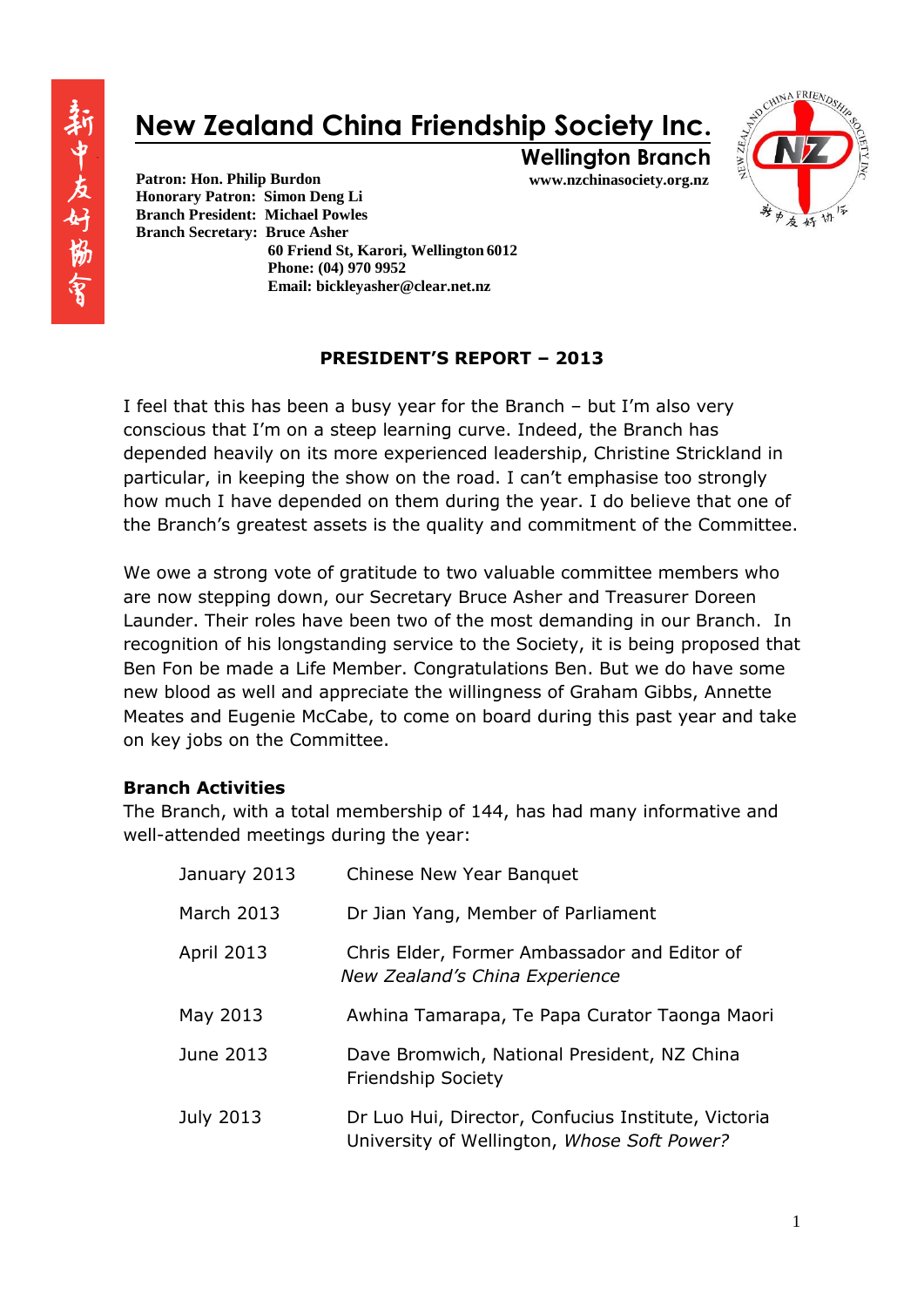| August 2013    | Inside Red China - showing of this iconic early film<br>and discussion                                 |
|----------------|--------------------------------------------------------------------------------------------------------|
| September 2013 | China National Day Banquet co-hosted with other<br>Wellington Chinese organisations                    |
| September 2013 | Lynda Chanwai-Earle, Democratising Mainstream<br>Media – the responsibility of writers and journalists |
| October 2013   | Chris Roberts, WCC, Chinese Tourism in New<br>Zealand                                                  |
| November 2013  | Pat Stuart, Chief Executive, Museums Trust,<br><b>Heartland China</b>                                  |

#### Mandarin Corner

After careful consideration, it was decided to accept the offer of the Confucius Institute to take over the running and management of Mandarin Corner. Ellen Yang deserves the wholehearted gratitude of the Branch for the time and effort she has put into Mandarin Corner over the years. The Branch will continue to be involved in the Mandarin Corner.

### Participation in Delegations to China

Branch members played a leading role in delegations to China during the year. These included:

Participation in the NZCFS delegation that visited Chuxiong in July

Participation in the Prominent Persons Tour in September (led by Bernie Richmond, Immediate Past President of the Wellington Branch)

Two members selected as the NZCFS participants in the Footsteps of Rewi Alley Tour in November

### Partnership with Te Papa, National Museum

Collaboration with Te Papa has grown from strength to strength (from cooperation over the return of the Mao cloak to becoming Te Papa's Education Partner for two major Chinese exhibitions coming to Te Papa this year). The latest collaboration will bring many children to view the exhibits. This partnership with Te Papa gives the Society exposure to the tens of thousands of domestic and international visitors of all age groups to Te Papa.

### Relations with the Chinese Embassy

It has always been a priority for the Wellington Branch to maintain a cooperative relationship with the Chinese Embassy. We have appreciated enormously the assistance and cooperation which the Embassy itself extended to the Society.